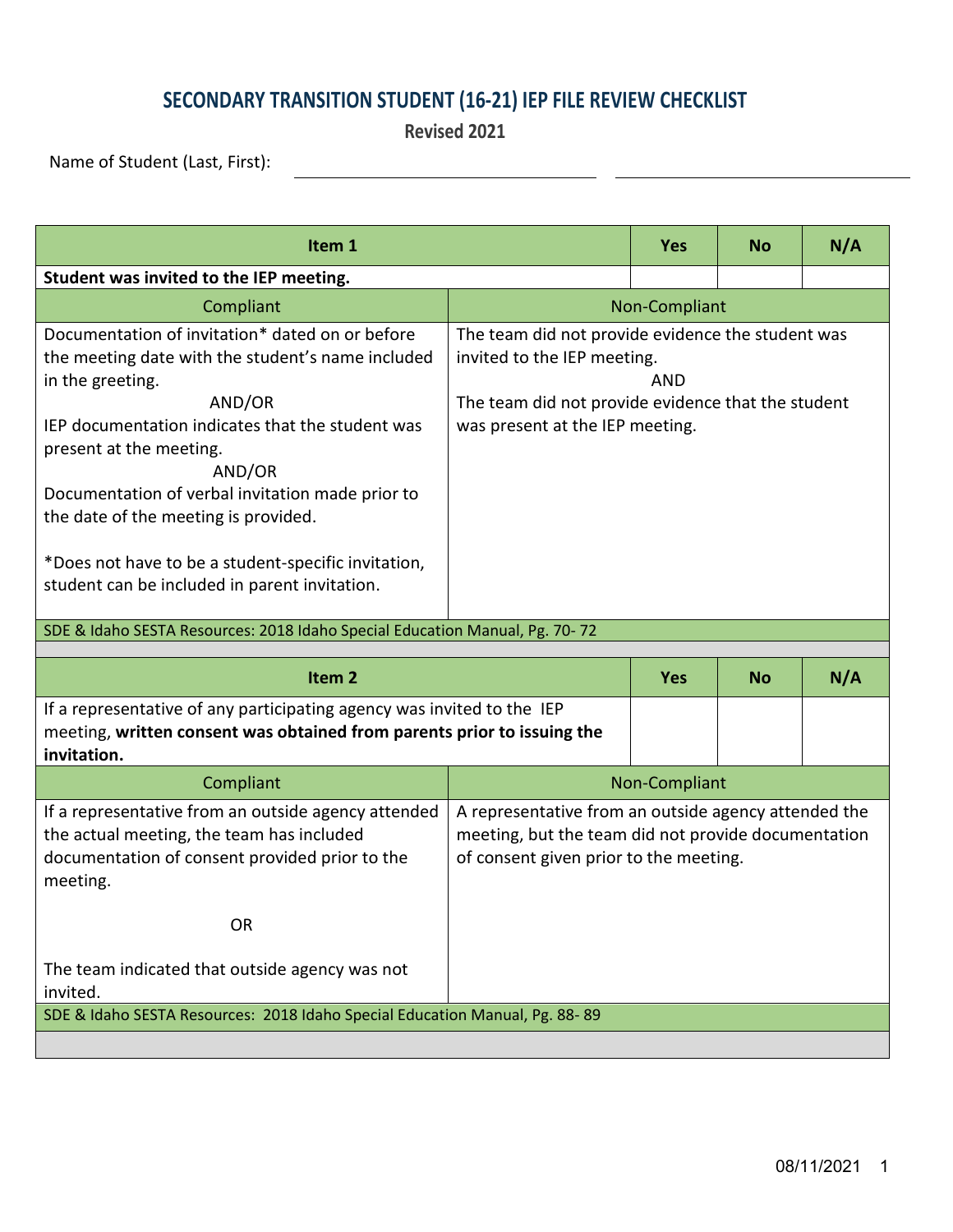| Item <sub>3</sub>                                                                                                                                                                                                                      |                                                                                                                                                                                              | <b>Yes</b>    | <b>No</b> | N/A |
|----------------------------------------------------------------------------------------------------------------------------------------------------------------------------------------------------------------------------------------|----------------------------------------------------------------------------------------------------------------------------------------------------------------------------------------------|---------------|-----------|-----|
| Postsecondary Goals are developed based on information gathered<br>through age-appropriate assessment(s) in transition.                                                                                                                |                                                                                                                                                                                              |               |           |     |
| Compliant                                                                                                                                                                                                                              |                                                                                                                                                                                              | Non-Compliant |           |     |
| The Individualized Education Program indicates at<br>least one formal OR informal assessment was<br>completed during the current IEP year.                                                                                             | No new formal or informal assessments were<br>completed.<br><b>OR</b><br>Assessments completed or reported are from previous<br>IEP year.                                                    |               |           |     |
| SDE & Idaho SESTA Resources: 2018 Idaho Special Education Manual, Pg. 87-90                                                                                                                                                            |                                                                                                                                                                                              |               |           |     |
| Item <sub>4</sub>                                                                                                                                                                                                                      |                                                                                                                                                                                              | <b>Yes</b>    | <b>No</b> | N/A |
| IEP includes current level of performance for postsecondary goals and<br>transition services.                                                                                                                                          |                                                                                                                                                                                              |               |           |     |
| Compliant                                                                                                                                                                                                                              | Non-Compliant                                                                                                                                                                                |               |           |     |
| The transition IEP includes information from each of<br>the following areas regarding the student's:<br>Strengths<br><b>Needs</b><br>Preferences<br>Interests                                                                          | The transition IEP does not include information from<br>one or more of the following areas regarding the<br>student's:<br>Strengths<br>$\bullet$<br><b>Needs</b><br>Preferences<br>Interests |               |           |     |
| SDE & Idaho SESTA Resources: 2018 Idaho Special Education Manual, Pg. 74-76                                                                                                                                                            |                                                                                                                                                                                              |               |           |     |
| Item 5                                                                                                                                                                                                                                 |                                                                                                                                                                                              | Yes           | <b>No</b> | N/A |
| IEP includes appropriate measurable postsecondary goals covering<br>postsecondary education and training, employment and, as needed,<br>independent living. All students must have two and may have up to four<br>postsecondary goals. |                                                                                                                                                                                              |               |           |     |
| Compliant                                                                                                                                                                                                                              | Non-Compliant                                                                                                                                                                                |               |           |     |
| Includes at least one measurable goal for:<br>Postsecondary Education and Training<br><b>AND</b>                                                                                                                                       | The IEP does not include appropriate, measurable<br>postsecondary goals.                                                                                                                     |               |           |     |
| Employment<br>Each goal:<br>Is phrased to be completed within one year<br>of a post high school option<br><b>AND</b>                                                                                                                   | Examples include:<br>Postsecondary education and training goal is<br>missing<br>Employment goal is missing<br>The goal is phrased to occur while the student is<br>still in high school      |               |           |     |
| Has a connection to transition assessment                                                                                                                                                                                              | There isn't a connection to transition                                                                                                                                                       |               |           |     |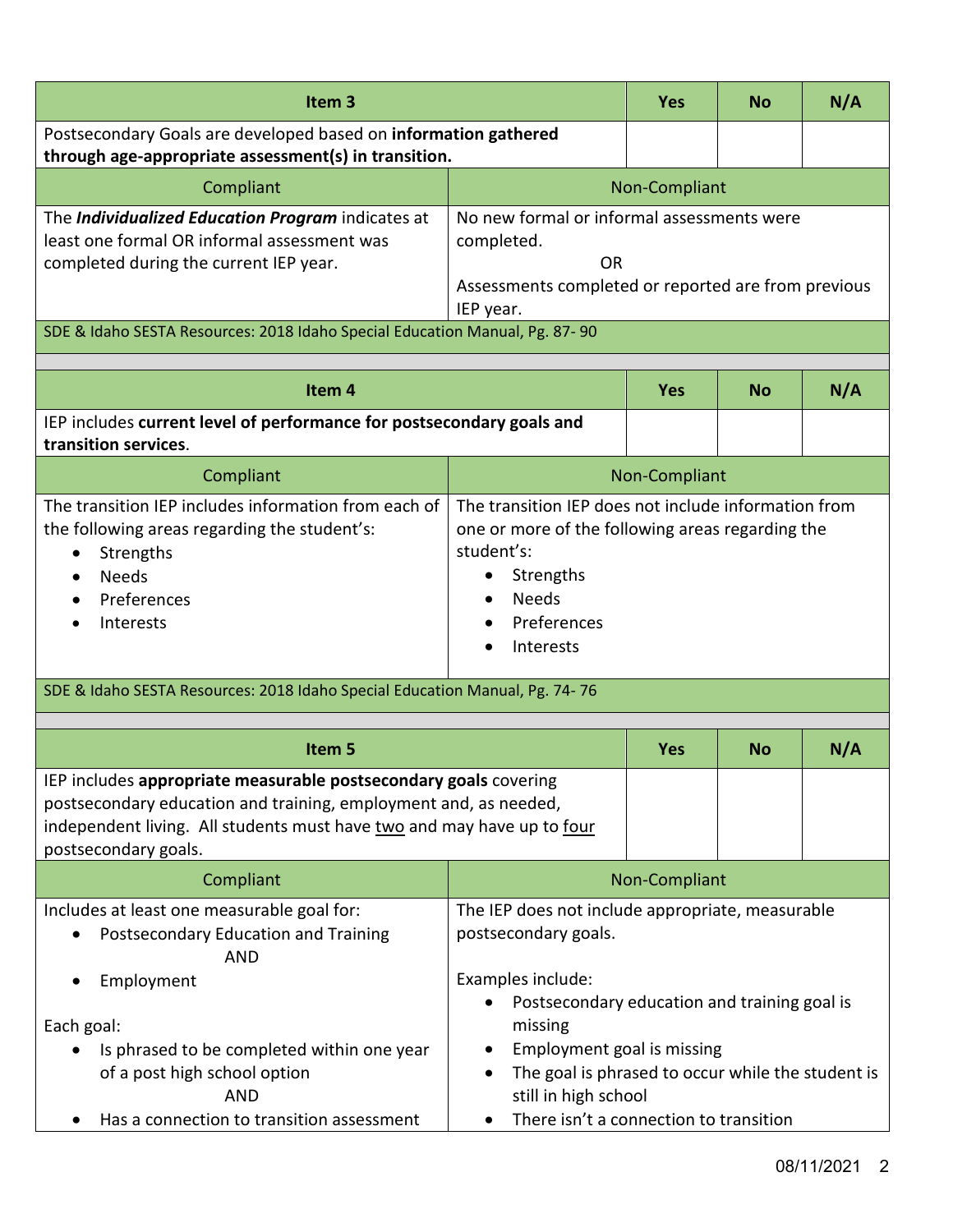results/summary assessment results/summary

| SDE & Idaho SESTA Resources: 2018 Idaho Special Education Manual, Pg. 71-74 and 84-88                                                                                                                                                                                                                |                                                                                                                                                                                                                                                                                                                 |                                                                                                                                                              |                                                                                                                                                                                                                                                               |                                                 |                                               |  |  |
|------------------------------------------------------------------------------------------------------------------------------------------------------------------------------------------------------------------------------------------------------------------------------------------------------|-----------------------------------------------------------------------------------------------------------------------------------------------------------------------------------------------------------------------------------------------------------------------------------------------------------------|--------------------------------------------------------------------------------------------------------------------------------------------------------------|---------------------------------------------------------------------------------------------------------------------------------------------------------------------------------------------------------------------------------------------------------------|-------------------------------------------------|-----------------------------------------------|--|--|
| Item <sub>6</sub>                                                                                                                                                                                                                                                                                    |                                                                                                                                                                                                                                                                                                                 |                                                                                                                                                              | <b>Yes</b>                                                                                                                                                                                                                                                    | <b>No</b>                                       | N/A                                           |  |  |
| The IEP includes transition activities (services) that will reasonably enable<br>the student to meet his or her identified Postsecondary goals. Please see<br>criteria checklist below:                                                                                                              |                                                                                                                                                                                                                                                                                                                 |                                                                                                                                                              |                                                                                                                                                                                                                                                               |                                                 |                                               |  |  |
| П<br>Postsecondary<br>Education &<br>Training (required)                                                                                                                                                                                                                                             | п<br>Employment<br>(required)                                                                                                                                                                                                                                                                                   | $\Box$<br>Community<br>Participation<br>(required)                                                                                                           | $\Box$<br><b>Adult Services</b><br>$\Box N/A$                                                                                                                                                                                                                 | $\Box$<br><b>Related Services</b><br>$\Box$ N/A | $\Box$<br>Independent<br>Living<br>$\Box N/A$ |  |  |
| Compliant                                                                                                                                                                                                                                                                                            |                                                                                                                                                                                                                                                                                                                 |                                                                                                                                                              | Non-Compliant                                                                                                                                                                                                                                                 |                                                 |                                               |  |  |
| The transition activity includes a measurable<br>activity that matches the identified domain.<br><b>AND</b><br>Team considered activities for the areas of<br>Independent Living, Related Services, and Adult<br>Services (based on team decision these areas CAN<br>BE marked not applicable (N/A)) |                                                                                                                                                                                                                                                                                                                 | Activities listed under the domain are not measurable<br>or do not match the domain.<br>0R<br>The team did not include activities for all required<br>areas. |                                                                                                                                                                                                                                                               |                                                 |                                               |  |  |
| SDE & Idaho SESTA Resources: 2018 Idaho Special Education Manual, Pg. 87-88                                                                                                                                                                                                                          |                                                                                                                                                                                                                                                                                                                 |                                                                                                                                                              |                                                                                                                                                                                                                                                               |                                                 |                                               |  |  |
| Item <sub>7</sub>                                                                                                                                                                                                                                                                                    |                                                                                                                                                                                                                                                                                                                 |                                                                                                                                                              | <b>Yes</b>                                                                                                                                                                                                                                                    | <b>No</b>                                       | N/A                                           |  |  |
| IEP includes a course of study (embedded or attached) the student will<br>follow to reach their postsecondary goals.                                                                                                                                                                                 |                                                                                                                                                                                                                                                                                                                 |                                                                                                                                                              |                                                                                                                                                                                                                                                               |                                                 |                                               |  |  |
|                                                                                                                                                                                                                                                                                                      | Compliant                                                                                                                                                                                                                                                                                                       |                                                                                                                                                              | Non-Compliant                                                                                                                                                                                                                                                 |                                                 |                                               |  |  |
| included.<br>18-21 section is required.                                                                                                                                                                                                                                                              | Multi-year (9-12 <sup>th</sup> )* description of coursework is<br><b>AND</b><br>A basic listing of credits earned and/or anticipated<br>is addressed via the course of study OR a course<br>and credit review report is attached to the IEP.<br>*If student is participating beyond 12 <sup>th</sup> grade, the |                                                                                                                                                              | The team has not updated the description of<br>coursework, credits earned and/or anticipated OR no<br>course and credit review report is attached to the IEP.<br><b>OR</b><br>Only Idaho graduation standards are referenced rather<br>than specific courses. |                                                 |                                               |  |  |
| SDE & Idaho SESTA Resources: 2018 Idaho Special Education Manual, Pg. 84-88 and Pg. 105                                                                                                                                                                                                              |                                                                                                                                                                                                                                                                                                                 |                                                                                                                                                              |                                                                                                                                                                                                                                                               |                                                 |                                               |  |  |